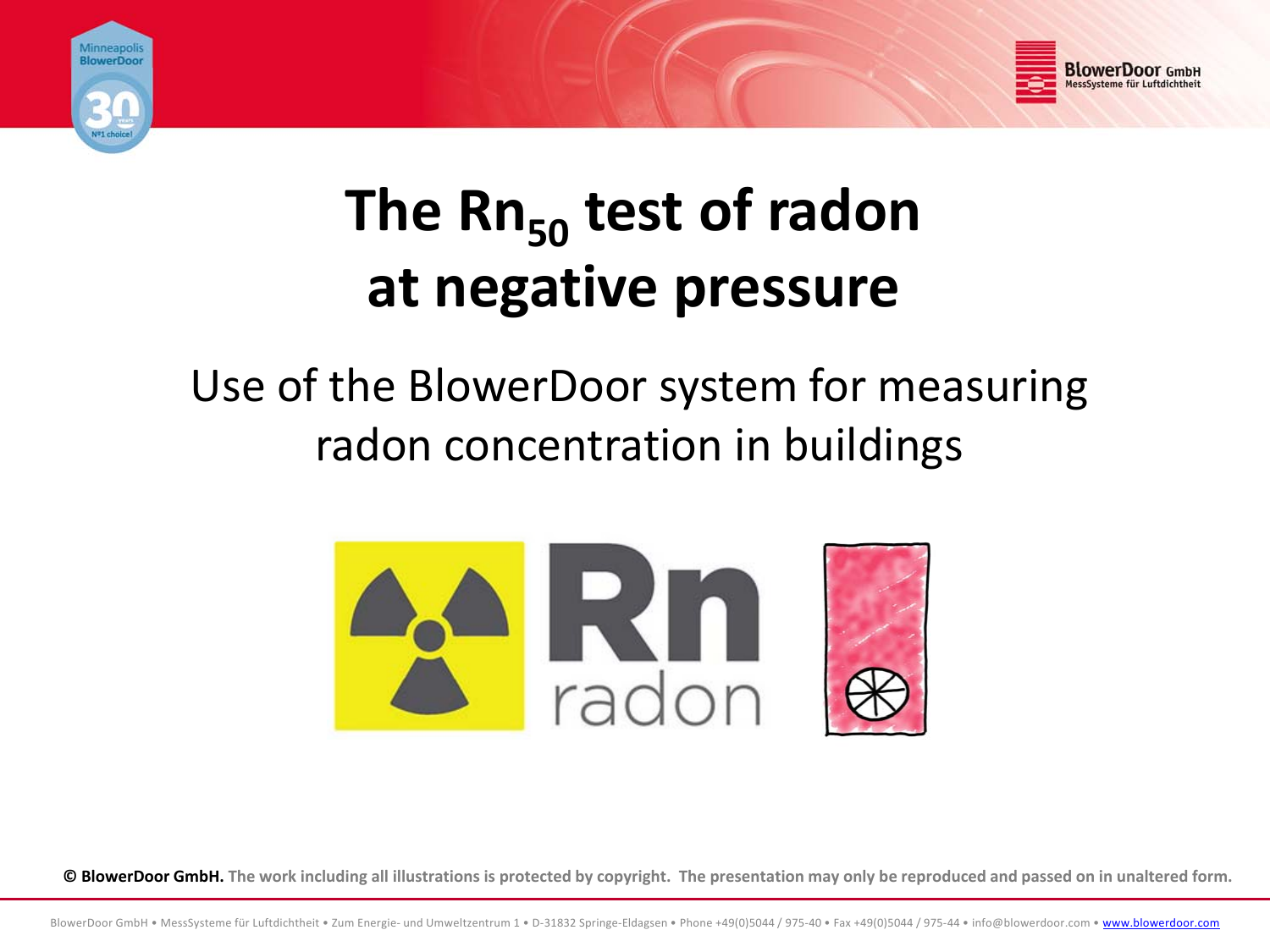

## **Radon – what is it?**

Radon is an odorless radioactive noble gas produced by the regular decay of naturally occurring uranium in the soil.

Radon mainly comes from the soil, but can also be found in building materials. Radon does not pose <sup>a</sup> problem outside because it immediately mixes with the ambient air and the concentration drops to <sup>a</sup> safe level. In buildings, on the other hand, very high concentrations of radon can occur.

If a harmful radon gas concentration is inhaled over a longer period of time, the risk of developing lung cancer increases. Radon is the second most common cause of lung cancer after tobacco.



*Source: Bundesamt für Strahlenschutz*

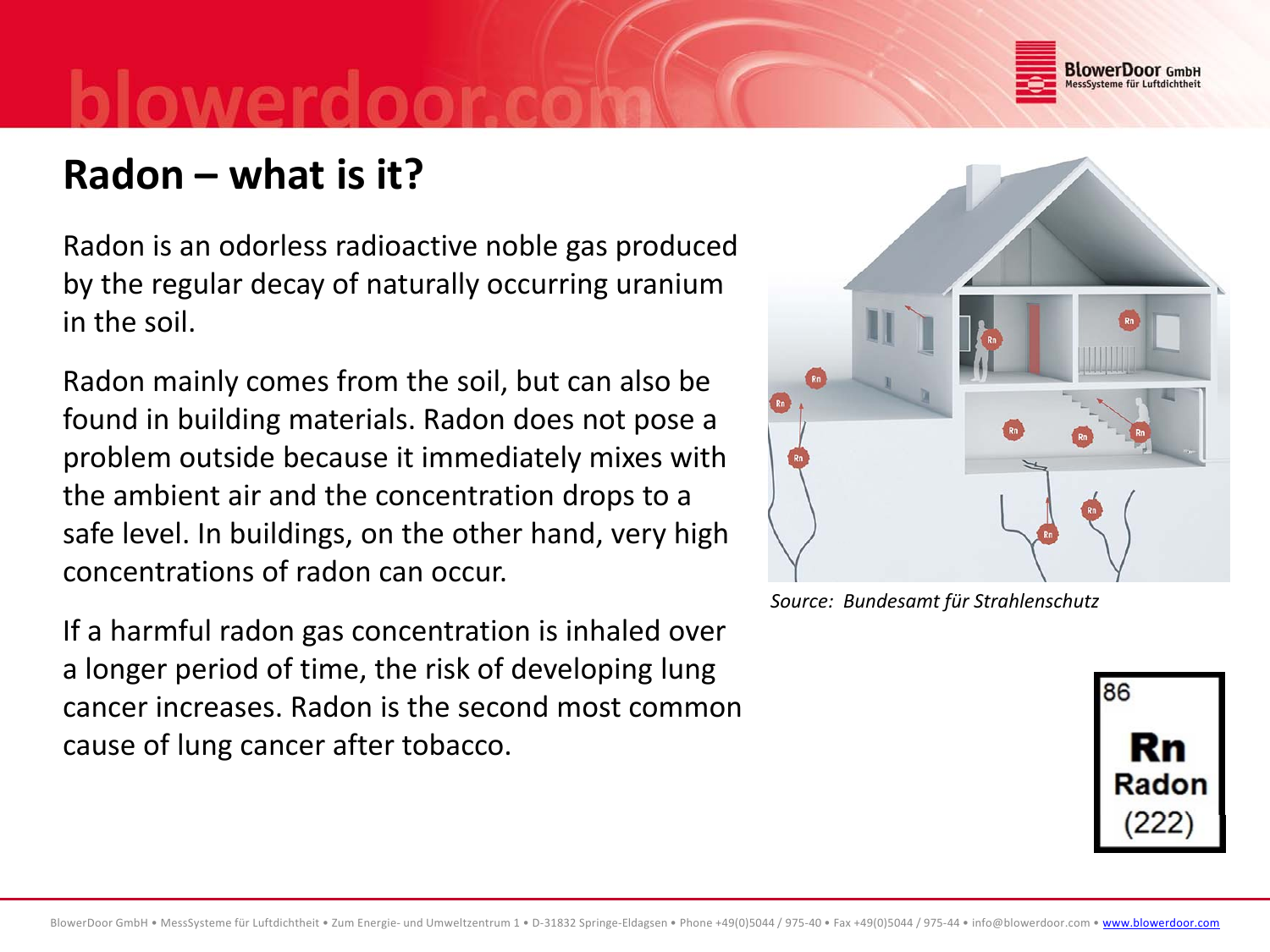

# **Is there a limit?**

Radon was classified as <sup>a</sup> carcinogen by the World Health Organization WHO at the end of the 1980s and <sup>a</sup> guideline value of 100 Becquerel per cubic metre of air was recommended.

In Germany, there was a draft law on radon protection in 2005, which was blocked by the federal states at the time.

In 2013, the European Union set a uniform reference value of 300 becquerels per cubic metre. This EU directive had to be implemented by the member states by the end of 2018.

In Germany, the above-mentioned EU limit value for radon concentrations at workplaces has been in place for the first time since this year, but there are also many other structural requirements for protection against radon. These new requirements will become a major challenge for planners from 2020 at the latest!

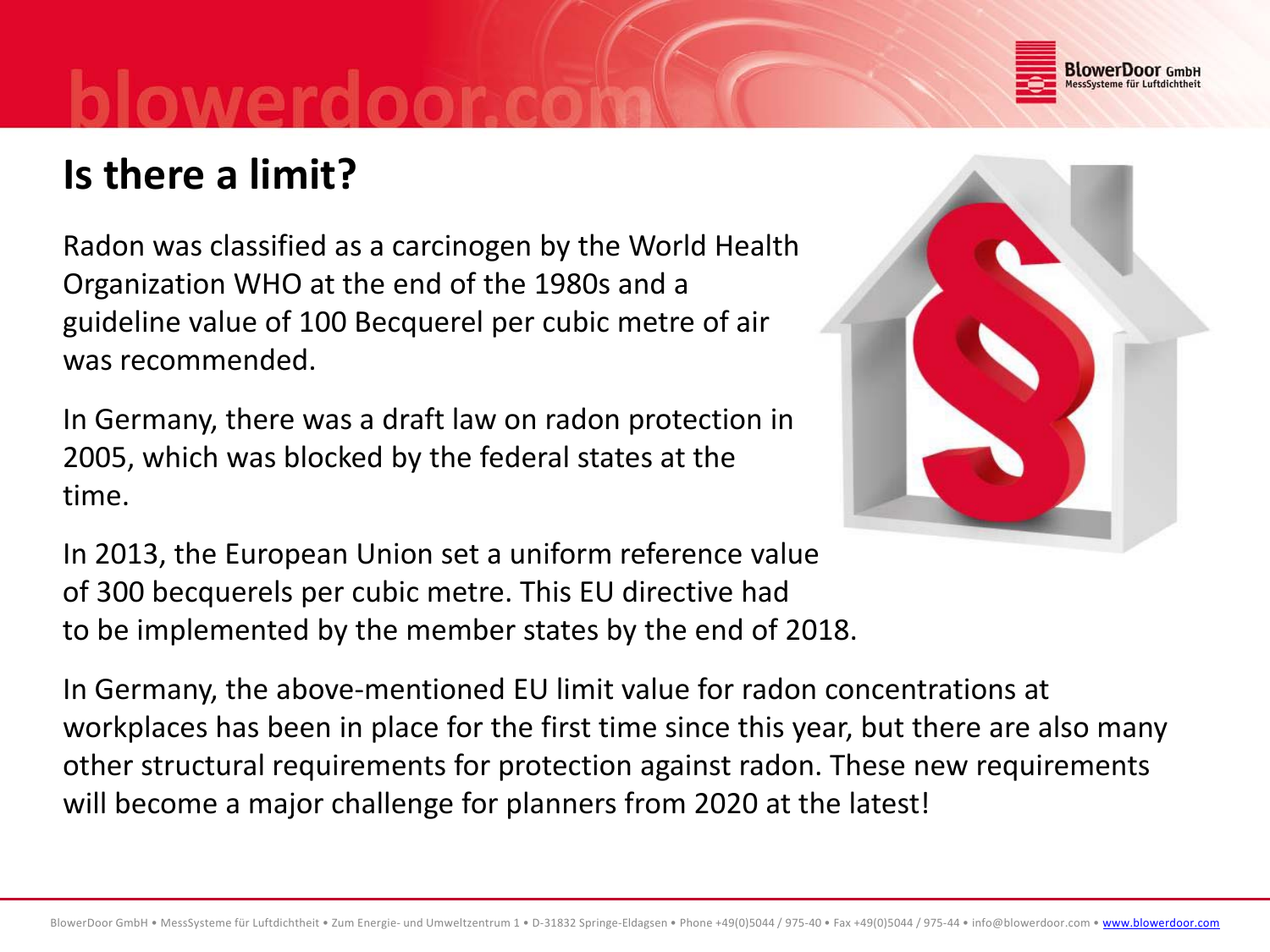

### **Risks and the passive measurement method**

There is the so‐called radon map of the Federal Office for Radiation Protection (BfS), which is supposed to show the most endangered places in Germany. Due to the many influencing factors, however, this map says nothing about the actual radon concentration in <sup>a</sup> specific building. To make <sup>a</sup> reliable statement about the radon concentration, it is necessary to conduct <sup>a</sup> radon measurement.



The simplest measuring method is passive measurement with so-called nuclear track dosimeters.

These small plastic cups are placed in living rooms and sent to <sup>a</sup> laboratory for analysis after 3 to 12 months.



*Source: Bundesamt für Strahlenschutz*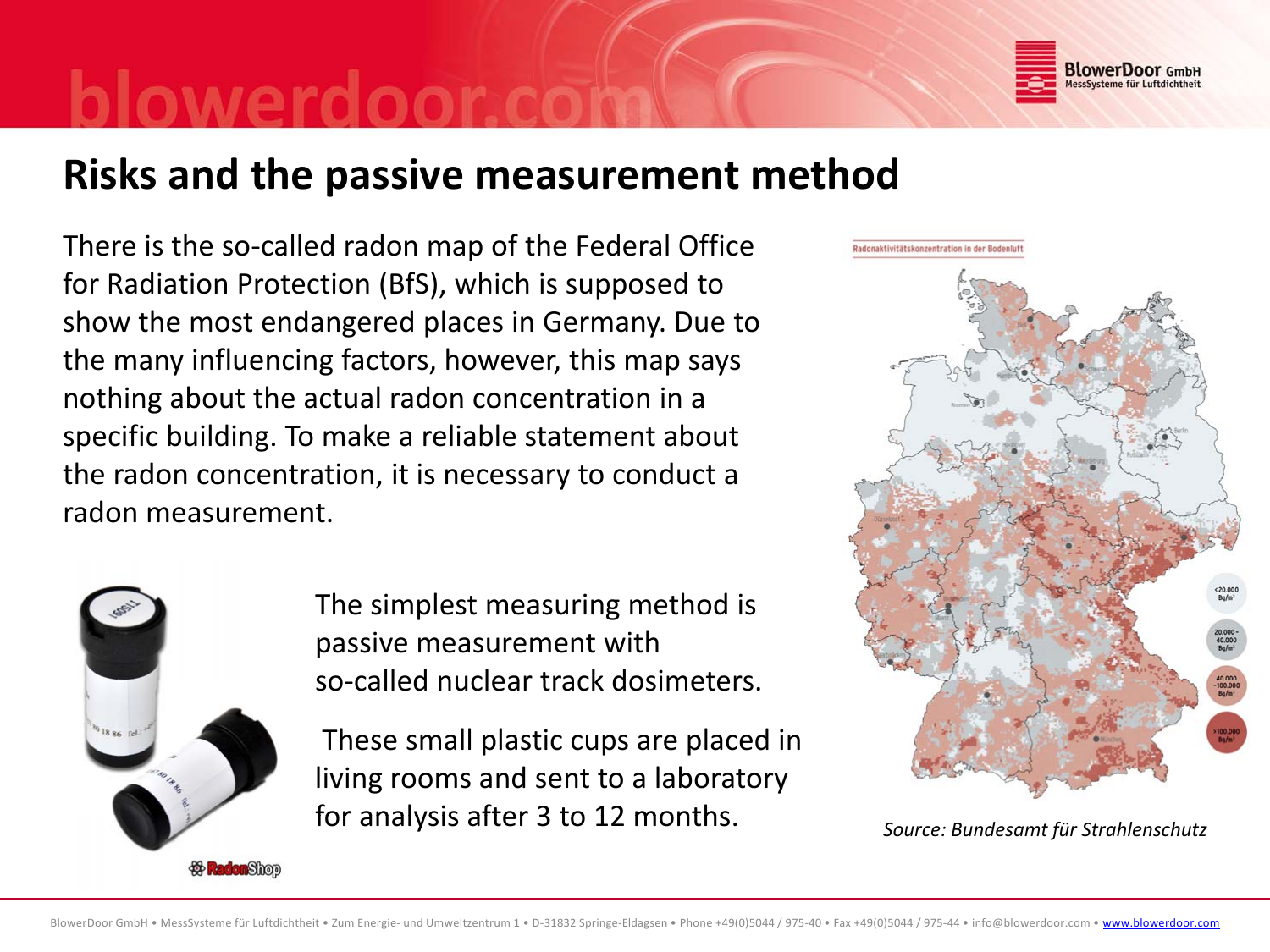

### **Active measurement of radon concentration**

In addition to passive detectors, active electronic measuring devices can also be used for long‐term measurements. Such active measuring devices often display <sup>a</sup> measured value within <sup>a</sup> few minutes.

However, these snapshots should only be used with caution, as no statements can be made about the long‐term radon concentration in the building. Reliable statements on radon concentration can only be made by long‐term measurements of at least three months or better one year.

If you want to check the building in <sup>a</sup> short period of time, e.g. before acceptance or purchase of a property, then there has been no reliable measurement method so far.

Relatively new is the Rn<sub>50</sub> test with support from a BlowerDoor measurement system, which will be explained in more detail below.



Active electronicmeasuring device *Source: Radonshop.com*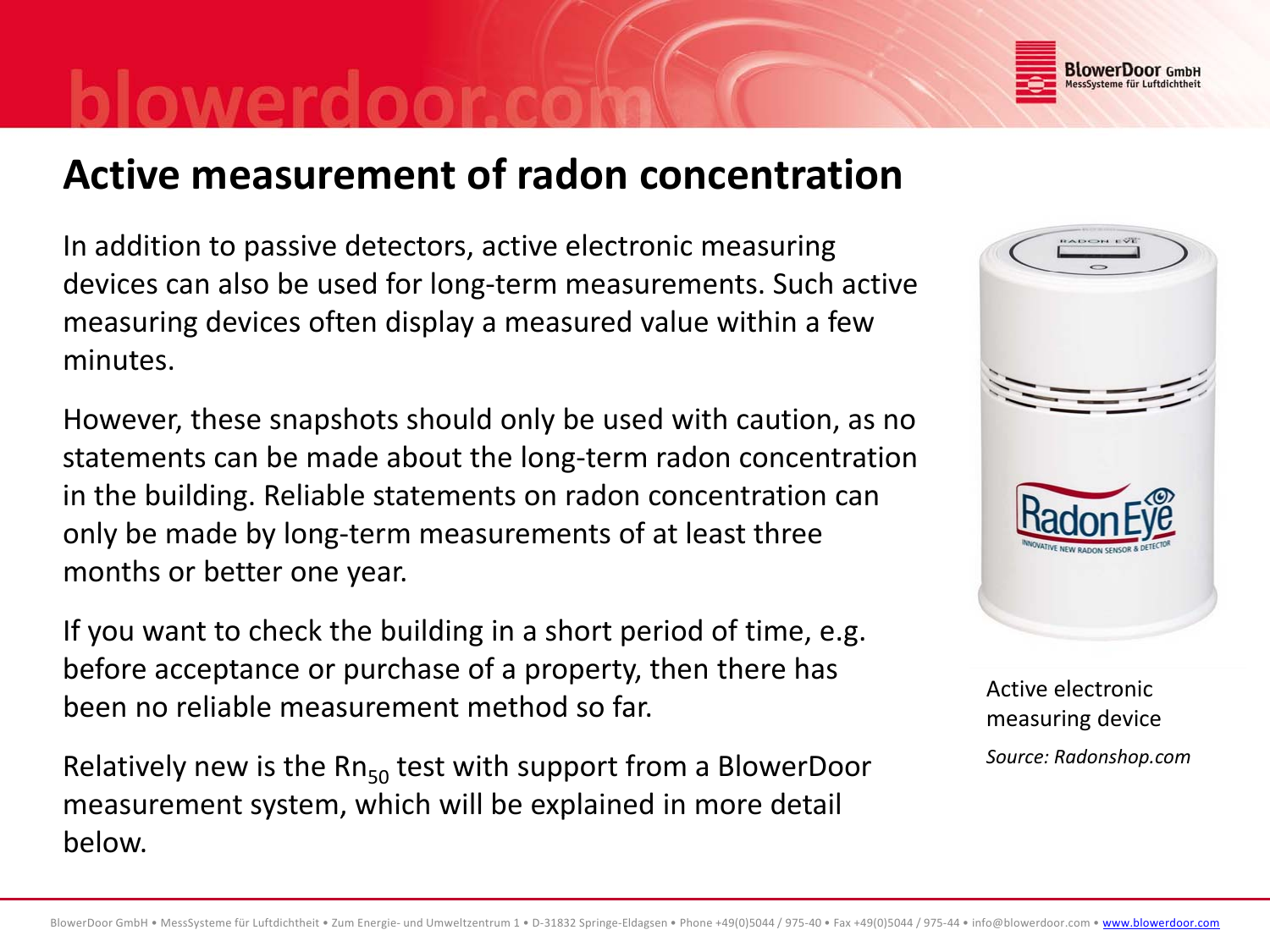

### **The Rn50test at negative pressure**

Radon is introduced into the building mainly by convection through existing cracks, joints, penetrations, etc. The main cause of this is the formation of <sup>a</sup> large number of radon particles. The diffusion of or through building materials plays only a minor role.

Consequently, <sup>a</sup> BlowerDoor measuring system can be used to create <sup>a</sup> negative pressure situation that increases the flow of radon over the existing leaks.

This after‐flow via existing leaks can already be used, for example, for so-called "radon sniffing". The individual leaks are examined with <sup>a</sup> very sensitive active radon measuring device and radon entry points are located, which can then be professionally sealed.



*Convective penetration of radon‐containing soil air through leaks (left) and diffusion of radon through components (right) Source: Radon‐Handbuch (BfS 2011)*



*Photo: Dr. Th. Haumann*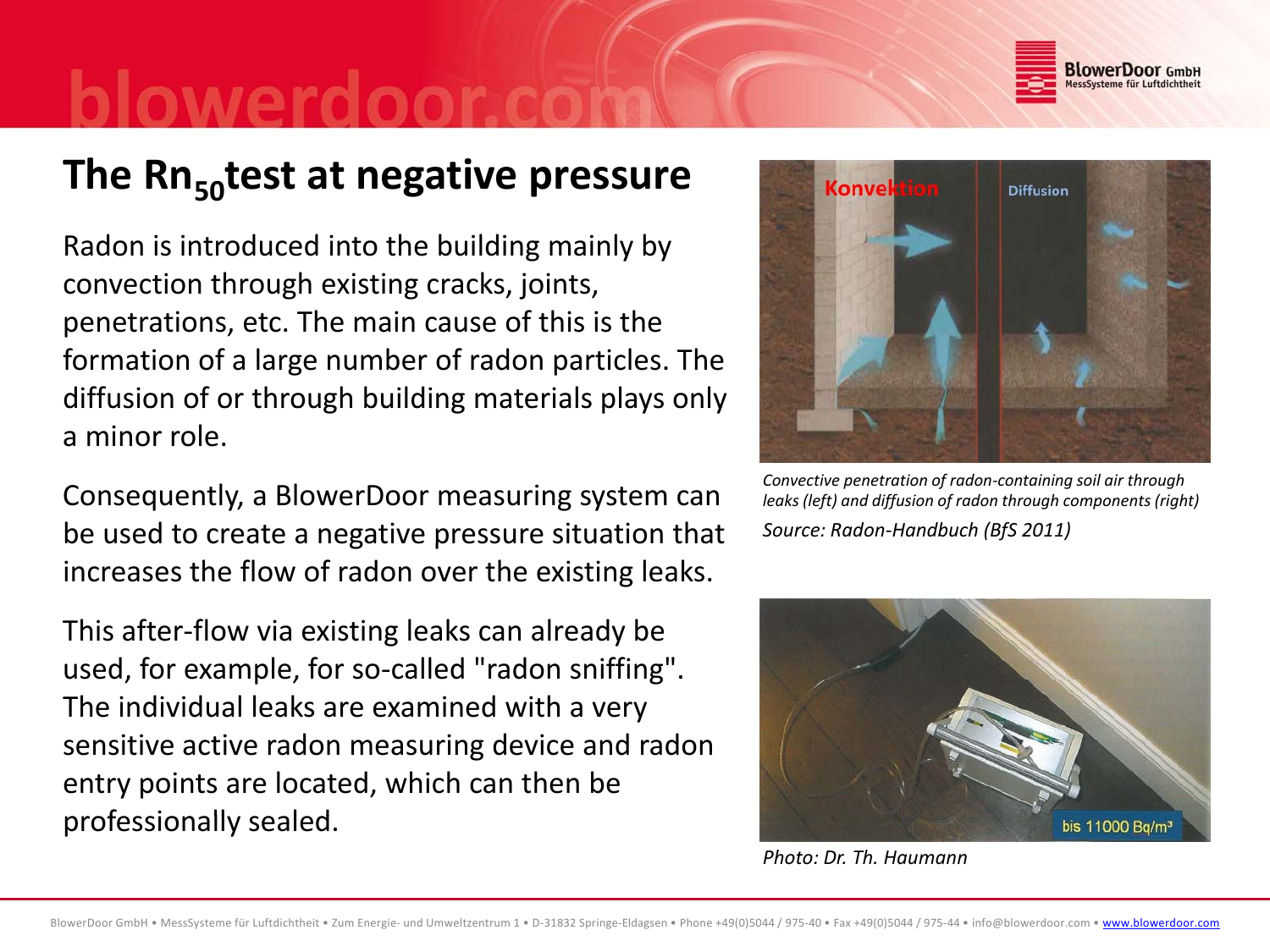

## **The Rn50test at negative pressure**

The measurement should be carried out in an area of the building that has the greatest possible contact with the ground.

Therefore <sup>a</sup> cellar is recommended. If there is no cellar, the ground floor or the whole building is measured.

With the BlowerDoor measuring system <sup>a</sup> negative pressure of 50 Pascal is built up in the building part. The exhaust air is examined with <sup>a</sup> suitable radon measuring device.

Depending on the tightness of the building, <sup>a</sup> constant radon concen‐ tration results after <sup>a</sup> relatively short time for further evaluation.

Radon measuring ddevice *RTM 1688‐2* of the manufacturer *Sarad , Dresden, Germany*

ventilato



indoor air  $^\sim$  outdoor air < 20 Bq/m $^3$ 

cellar air @ 50 Pa





99 %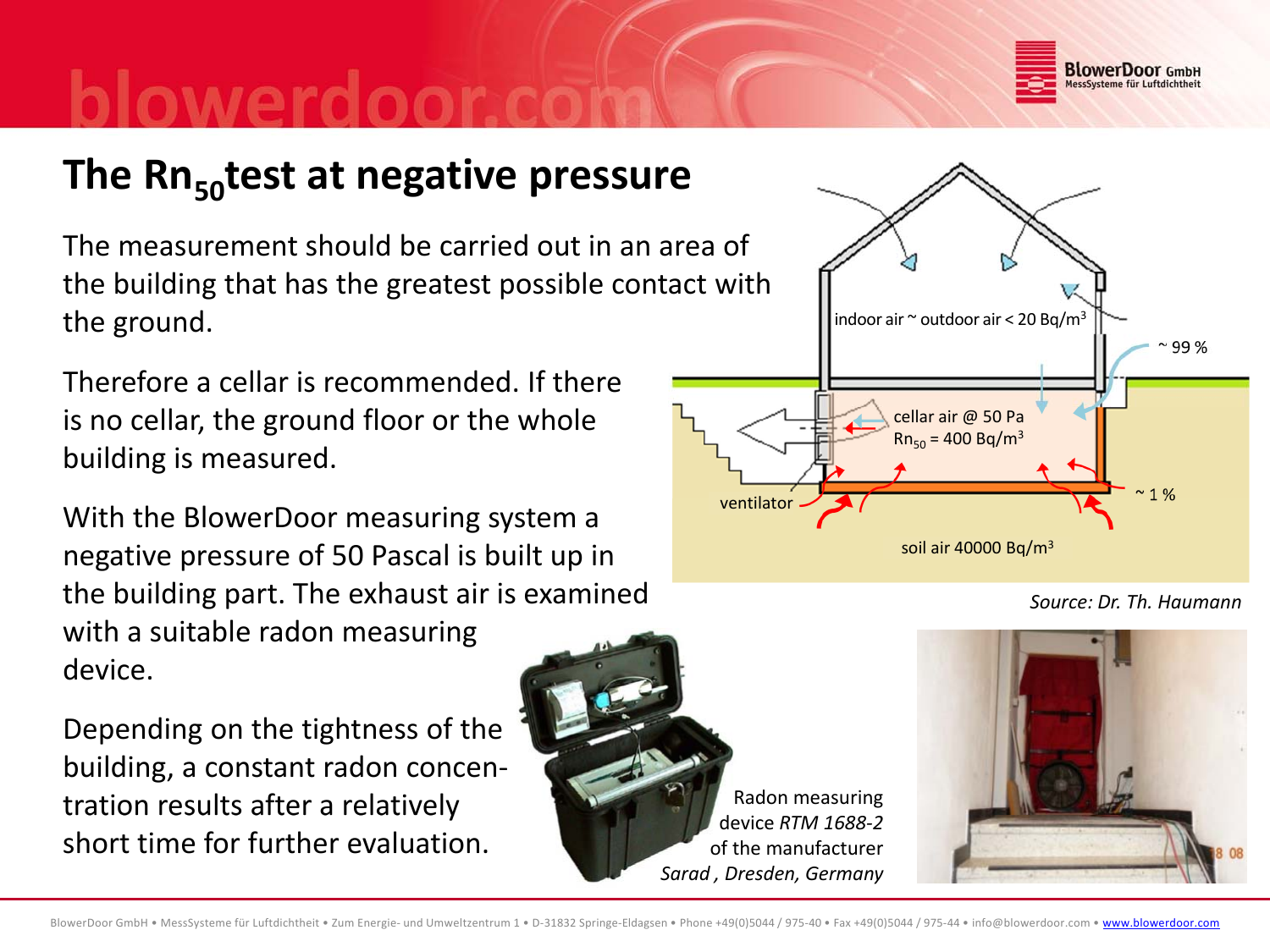

## **The Rn50test at negative pressure**

Here the course of <sup>a</sup> measured radon concentration at negative pressure is shown. This Rn<sub>50</sub> test was carried out by Dr. Thomas Haumann, whereby this building had a high air exchange rate of n50 <sup>=</sup> 3.8 h‐1. The tightness of the building is decisive for the required duration of the Rn50 test.

### **Increase in radon concentration during measurement at negative pressure (dP <sup>=</sup> 50 Pa)**

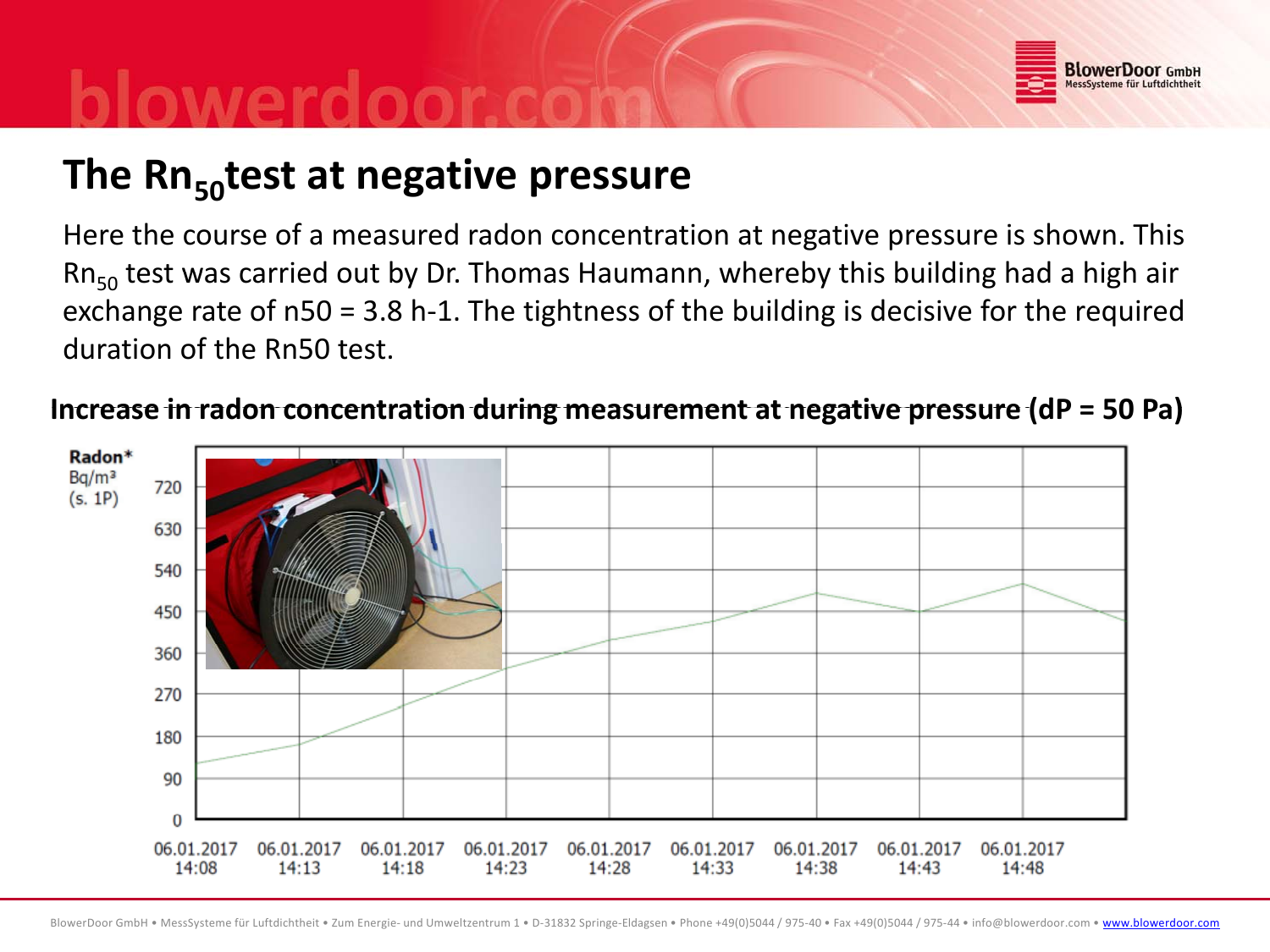

 $\Lambda$ 

5

6

**Time required for Rn50 test and air tightness**

Dr. Haumann's graph shows the relationship between the determined air exchange rate and the measurement duration in order to achieve a meaningful equilibrium concentration.

> The measurement at 50Pascal differential pressure offers a clear time

From the measured radon entry rate at 50 Pascal  $r_{\text{change}}$  e.s.th  $\vert$  negative pressure, the expected radon concen‐ tration in the annual average can now be calculated.

*Source: Dr. Th. Haumann* **Time [h]**

### $0.9<sub>h</sub>$  $1,7h$  $3.5$ 90 80 advantage. **lizing concentratio** air change air change air change air $\frac{1}{\sqrt{2}}$  **Equality**  $\frac{1}{20}$  **Equality**  $\frac{1}{20}$  **Equality**  $\frac{1}{20}$  **Equality**  $\frac{1}{20}$  **Equality**  $\frac{1}{20}$  **Equality**  $\frac{1}{20}$  **Equality**  $\frac{1}{20}$  **Equality**  $\frac{1}{20}$  **Equality**  $\frac{1}{20}$  **Equality** 10

 $\overline{3}$ 

 $\overline{2}$ 

**Time to equilibrium concentration (97% max.) at constant source strength**

100

 $\alpha$ 

 $\mathbf{1}$